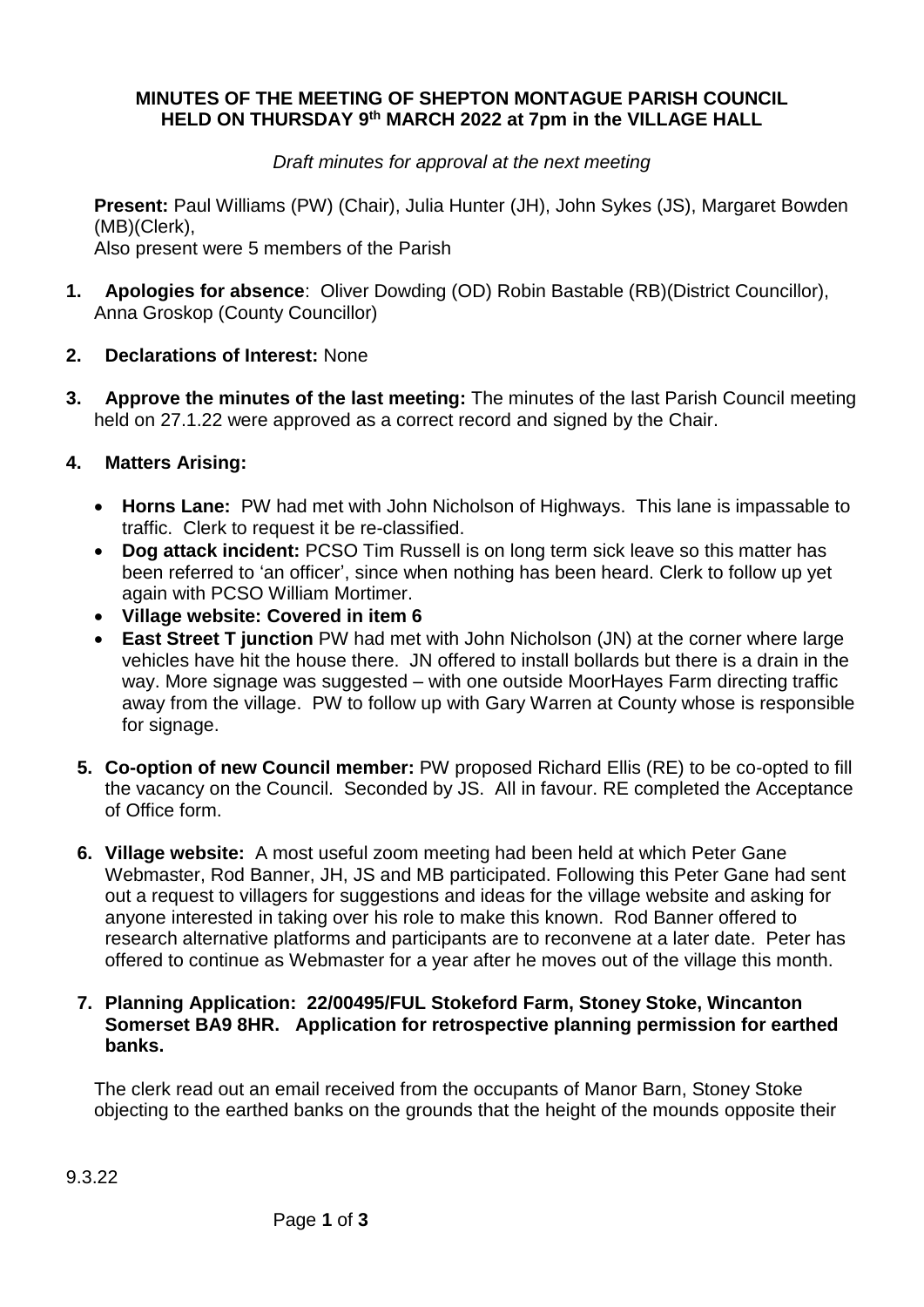home are excessive and transfer road noise directly into their property. They ask for the earth banks opposite Manor Barn to removed or every substantially reduced.

The occupants of adjacent Dairy Cottage, who were present at the meeting, echoed these objections and said they were also adversely affected by noise deflecting from the banks (bund D) into their home.

Council noted that an enforcement notice was in place relating to the earth banks.

The Applicants advised that the banks had been created partly to close off the entrances at this point, partly to hold flooding on the land and because earth cannot be taken off site. They had received expert advice that the earth banks would have no effect on noise and had taken acoustic readings which showed the banks made it no noisier. Woodland planting is planned and they understood that hedgerow absorbs/breaks sound. However they did not wish to upset their neighbours.

After discussion, including Council noting that the disc shape of the bank at the contentious point may be contributing to the deflection of noise towards the properties opposite, the Applicants agreed that they would reduce the height of the bank at Bund D by half and instead double its width, but would be unable to carry out this work at this time of year. This was felt by all to be an acceptable potential resolution to the noise problems experienced by the complainants. However Council had to respond to the Application before them and so resolved to send the following comments to Planning:

*Council object to the earthed banks as outlined in this Application and as already in existence.* 

*However, the objection relates only to the area of bank identified as 'Bund D' on the plan. Bund D is directly opposite Manor Barn and Dairy Cottage and due to the height and shape of the earth bank at this point, it is having the effect of reflecting traffic noise back towards these properties, adversely affecting the residents' living conditions.*

*Please note that this matter was discussed at a Parish Council meeting at which some of the affected residents and the Applicant were present. After hearing residents' complaints, the Applicant agreed to reduce the height of the bank at Bund D by half and instead double its width, in order to reduce the amount of noise deflected back towards the houses opposite. This was felt to be an acceptable way of ameliorating the problem experienced by the residents of Manor Barn and Dairy Cottage. The Applicant explained that it would not be possible to carry out this work at this time of year but would do so when possible.*

**8. Correspondence: Election:** The clerk had received election nomination forms, which she distributed, and information on the elections in May and the nomination process and timetable had already been circulated to members.

 **Police Partnership:** Clerk was still following this up.

**9. A.o.b**. Mr. Heath of Dairy Cottage said that the speed of the traffic on B3081 was hazardous and made the exit from their property dangerous. PW said he would discuss speed limits/signage with Gary Warren.

Sarah Maude thanked JH for posting useful items on the Village Whatsapp. She also noted her appreciation for The Newt giving advance warning of their fireworks and had thanked them directly.

# **10. Open discussion**

9.3.22